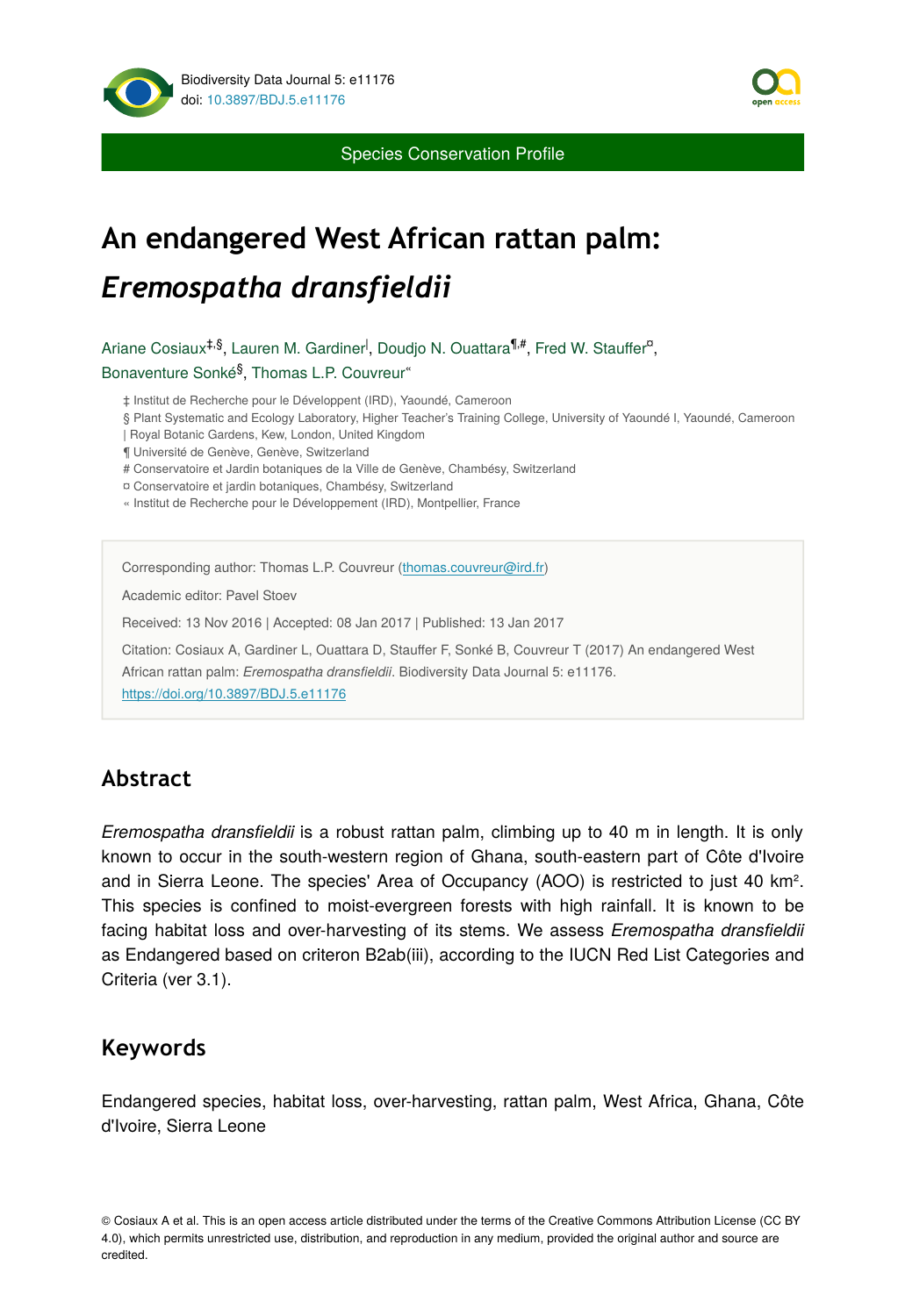# **Reviewers**

Steven Bachman and William J. Baker

# *Eremospatha dransfieldii* **Sunderl.**

## **Species information**

## **Common names**

Rattan (English), Rotin (French); Sierra Leone: balu (Kono); mbalu (def. -ui) (Mende); Côte d'Ivoire: kpè-pun (Attié); tami (Dyula); kou gnain (Gouro); niböigain (Wè): Ghana: mfia (Twi) (Sunderland et al. 2005).

## **Taxonomy**

| Kingdom | <b>Phylum</b>       | <b>Class</b>      | Order    | Family |
|---------|---------------------|-------------------|----------|--------|
| PLANTAE | <b>TRACHEOPHYTA</b> | <b>LILIOPSIDA</b> | ARECALES | PALMAE |

## **Taxonomic notes**

*Eremospatha dransfieldii* (Sunderland 2003) has been shown to be a sister species to *E. cabrae* (De. Wild. & Th. Dur.) De Wild. from cenrtral Africa based on phylogenetic analyses of molecular sequence data (Faye et al. 2014, Faye et al. 2016).

**Region for assessment:** 

- Western Africa
- Global

**Figure(s) or Photo(s):**

Figs 1, 2

## **Geographic range**

**Biogeographic realm:** 

- Afrotropical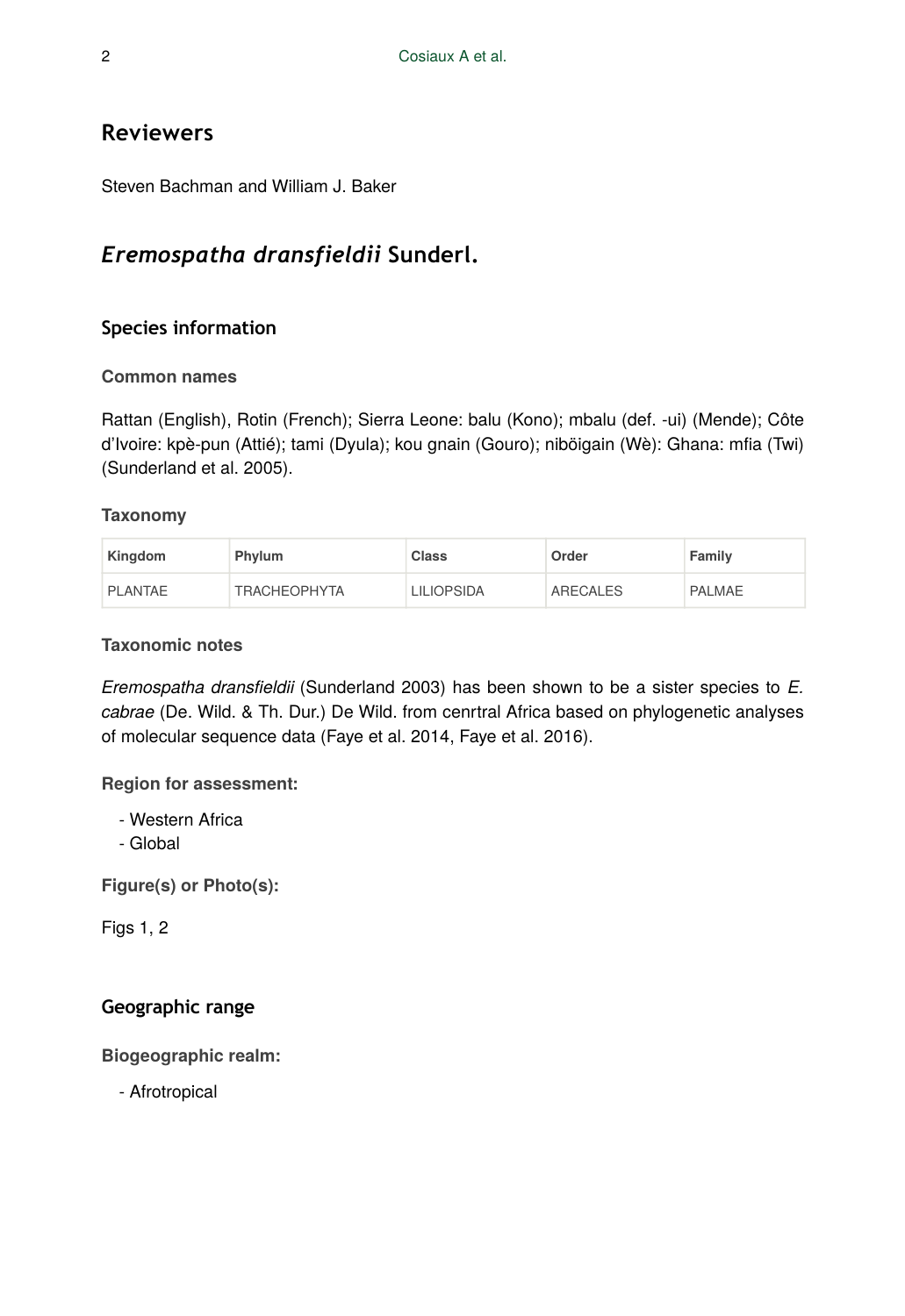

#### Figure 1.

*Eremospatha dransfieldii* in the "Forêt Classée de N'zodji", Côte d'Ivoire [Photo Credit: Doudjo Ouattara, 2016]



## Figure 2.

Dr. Fred Stauffer photographing *Eremospatha dransfieldii* in the "Forêt classée de N'zodji", Côte d'Ivoire [Photo Credit: Doudjo Ouattara, 2016]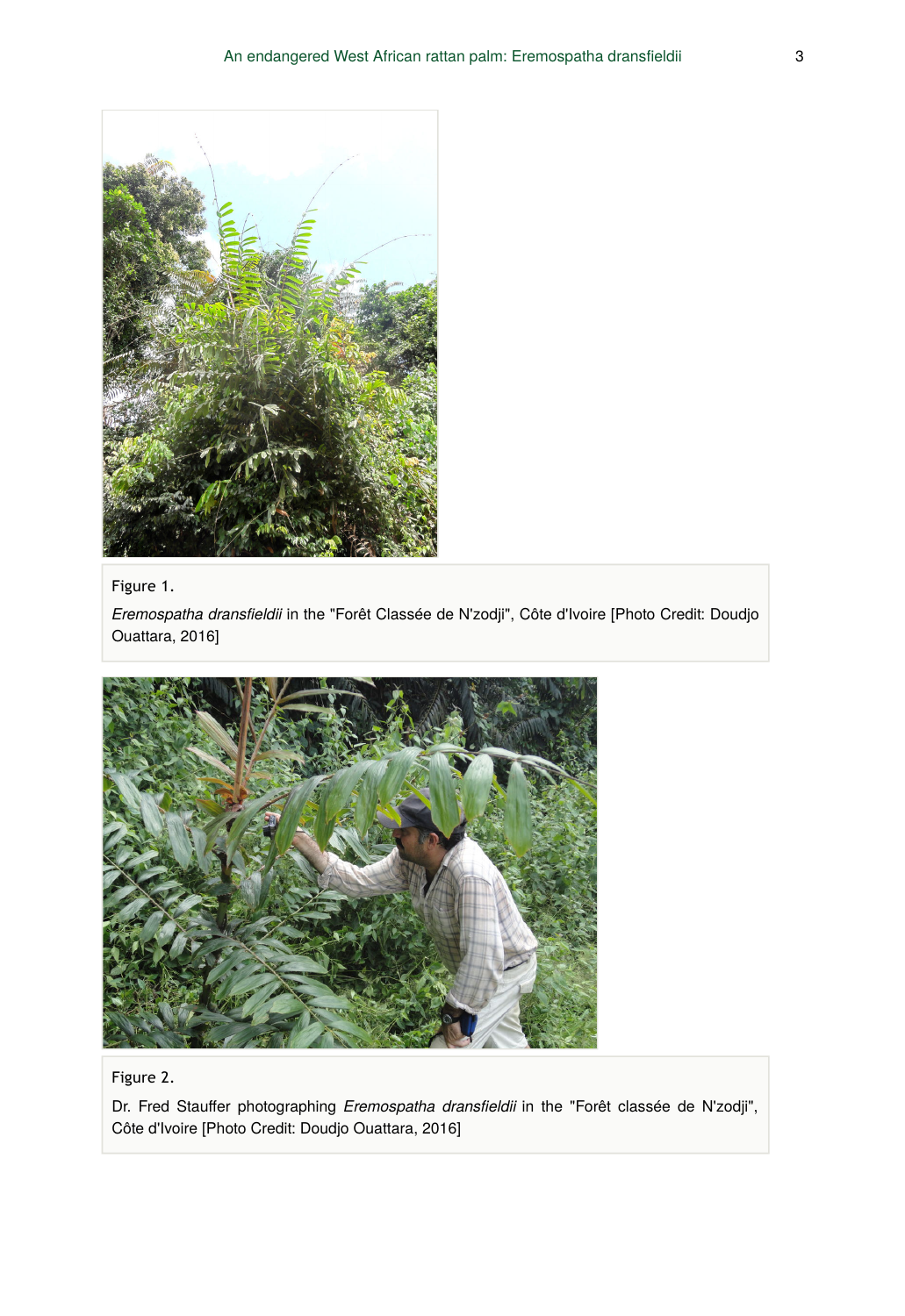**Countries:** 

- Sierra Leone
- Côte d'Ivoire
- Ghana

**Map of records (image):**

Fig. 3



#### **Basis of EOO and AOO: Observed**

**Basis (narrative)**

The Extent of Occurence (EOO) was calculated using 20 georeferenced herbarium specimens found in the RAINBIO database (Dauby et al. 2016). Within the EOO, the Area of Occupancy (AOO) was calculated as the sum of occupied cells after superimposing a grid with cells of 2x2 km. Both parameters were estimated using the web service [GeoCAT](http://geocat.kew.org/) (Bachman et al. 2011).

**Min Elevation/Depth (m):** 100

**Max Elevation/Depth (m):** 200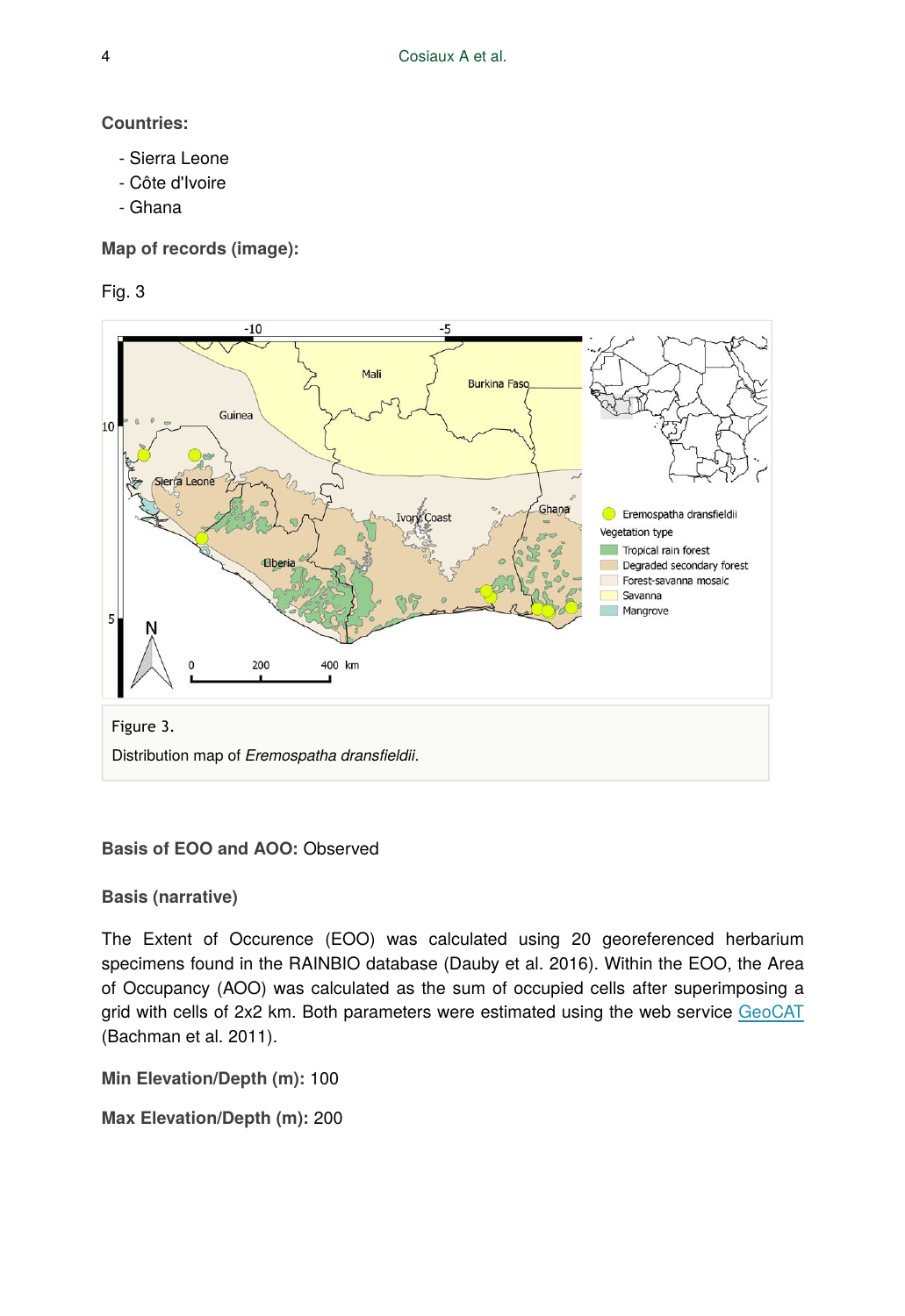#### **Range description**

*Eremospatha dransfieldii* is only found in the south-western region of Ghana and southeastern part of Côte d'Ivoire, with two specimens collected from Sierra Leone. It is reported from 100 to 200 meters above sea level (a.s.l.). In Ghana, the species is restricted to forest reserves and conservation areas of the Western Region. In Côte d'Ivoire it has only been recently discovered, in the "Forêt classée N'zodji" (S. da Giau, D. Ouattara and F. Stauffer pers. comm. 2016). The EOO of the species is large (251 334 km²). Within the EOO, the AOO is restricted to only 40 km<sup>2</sup>. Rattans are generally under-collected by researchers because they are spiny climbers and hard to collect so the low AOO may be an artefact linked to this. However, this rattan palm appears to be confined to forests with high rainfall (Sunderland 2007, Sunderland 2012), so the low AOO is likely to be a reflection of the species' true distribution.

#### **Extent of occurrence**

**EOO (km2):** 251 334

**Trend:** Unknown

**Justification for trend**

There is no current available data about the trend of the Extent Of Occurrence.

**Causes ceased?:** Unknown

**Causes understood?:** Unknown

**Causes reversible?:** Unknown

**Extreme fluctuations?:** Unknown

#### **Area of occupancy**

**AOO (km2):** 40

**Trend:** Unknown

**Justification for trend**

There is no current available data about the trend of the Area Of Occupancy.

**Causes ceased?:** Unknown

**Causes understood?:** Unknown

**Causes reversible?:** Unknown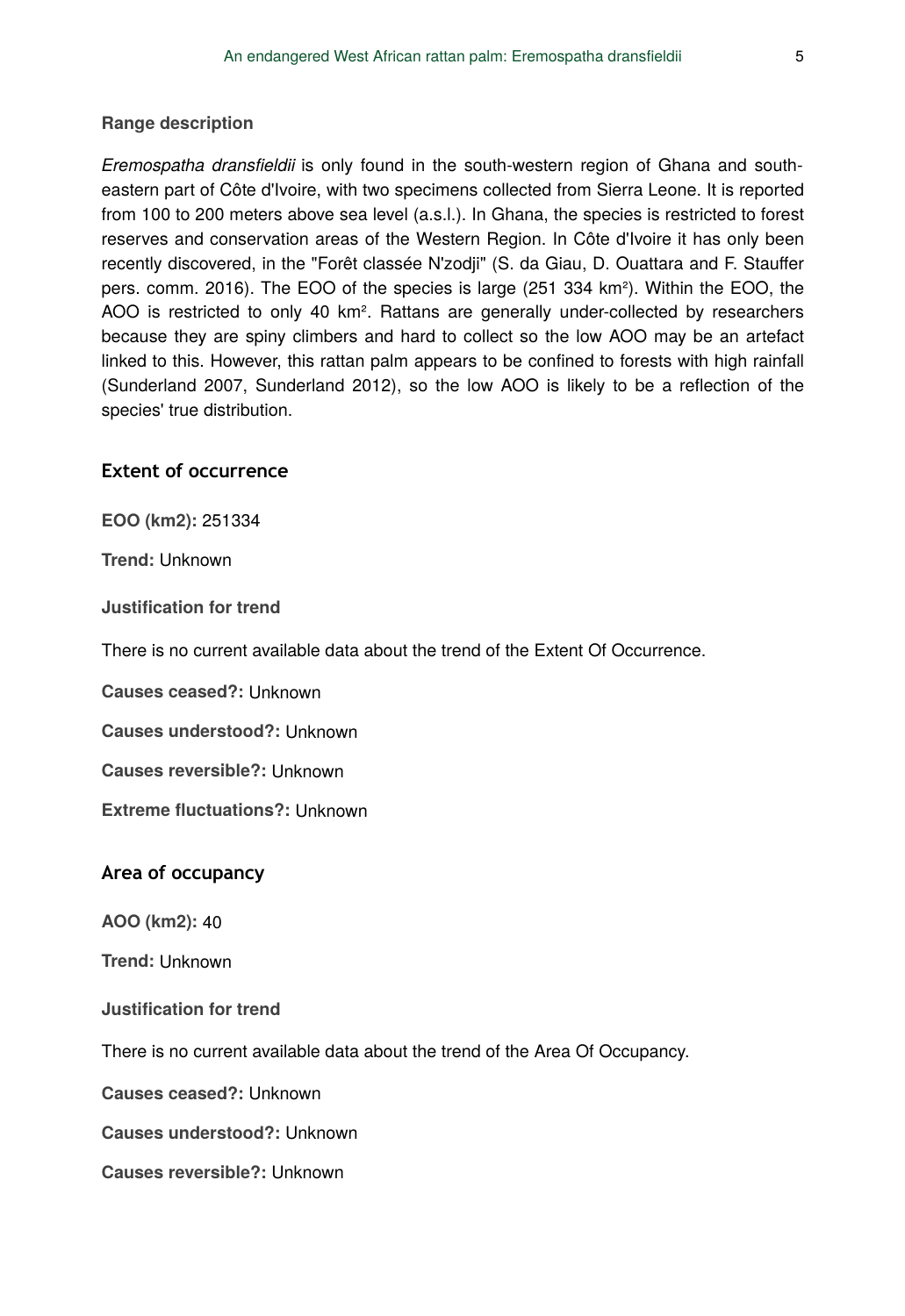**Extreme fluctuations?:** Unknown

**Locations**

**Trend:** Unknown

### **Population**

**Trend:** Decline (inferred)

**Basis for decline:**

- (c) a decline in area of occupancy, extent of occurrence and/or quality of habitat
- (d) actual or potential levels of exploitation

**Causes ceased?:** No

**Causes understood?:** Yes

**Causes reversible?:** Yes

**Extreme fluctuations?:** Unknown

**Population Information (Narrative)**

The number of mature individuals is not known. Although the species is poorly known, it is likely to be very rare due to the limited amount of forest habitat remaining across its range. The known sub-populations are isolated by large distances and occur in small patches of forest surrounded by a matrix of unsuitable habitat. Recent surveys suggest there are only a small number of individuals at some sites e.g. Forêt Classée de N'zodji, Côte d'Ivoire, or even no individuals at all remaining in some places e.g. Ankasa Natural Reserve, Ghana (F. Stauffer, pers. comm. 2016). Due to the fragmentation of the forest habitat it is likely that most of the individuals of this species persist in isolated patches with low viability and therefore it should be considered severely fragmented. Moreover, the sub-populations are known to be facing habitat loss and over-harvesting, as a result we can infer that the population is currently likely to be decreasing.

## **Habitat**

**System:** Terrestrial

**Habitat specialist:** Unknown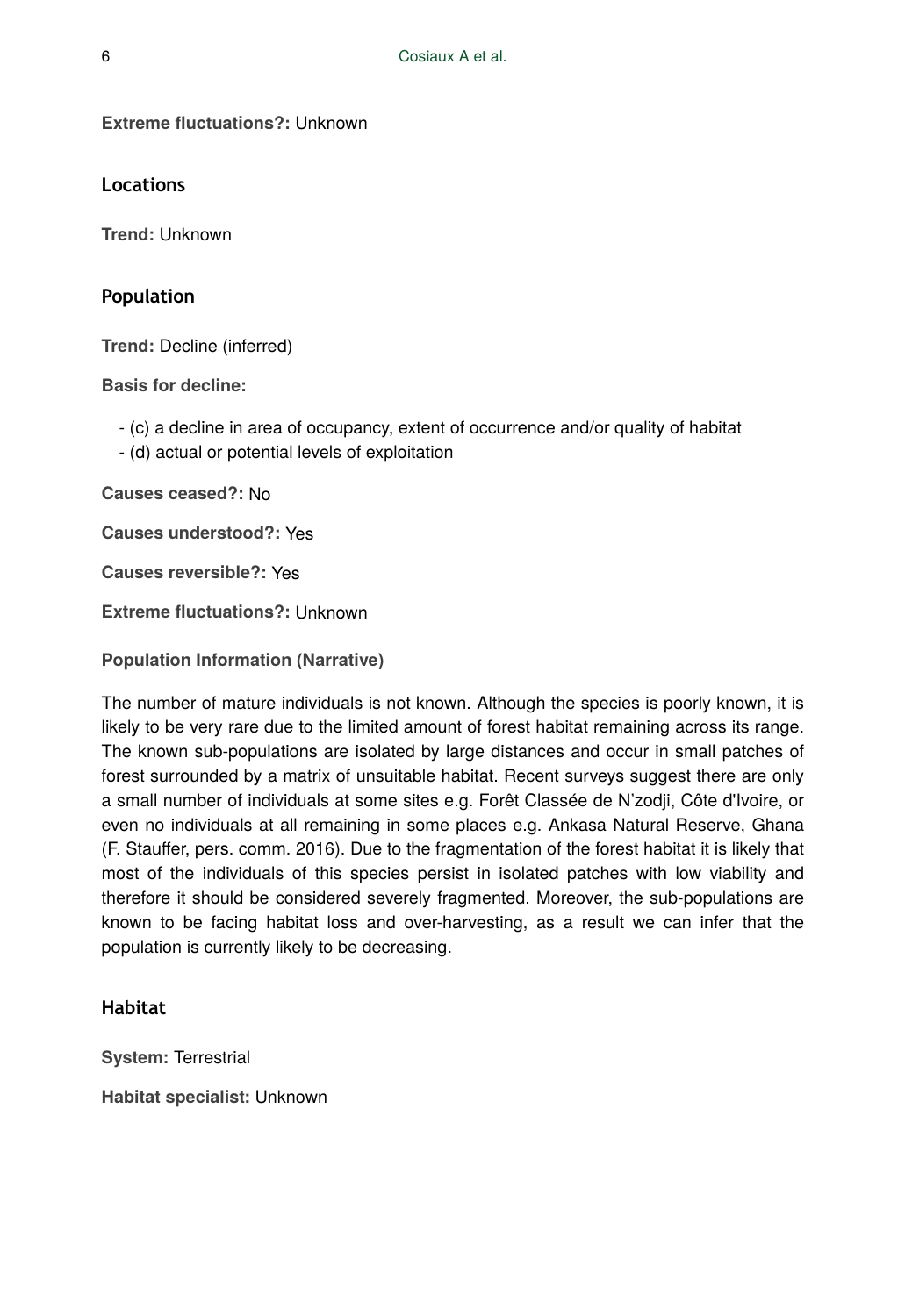**Habitat (narrative)**

This species only occurs in moist evergreen forests with rainfall higher than 2000 mm/year, where it prefers to grow in tree-fall gaps and forest margins (Sunderland 2012, Sunderland 2007).

Trend in extent, area or quality?: Decline (observed)

**Justification for trend**

This rattan does not occur in agro-ecosystems and it is highly threatened by habitat loss in Ghana and Côte d'Ivoire (S. da Giau, D. Ouattara and F. Stauffer pers. comm. 2016) - this rattan is subject to a continuing decline of the extent of its habitat.

**Habitat importance:** Major Importance

**Habitats:**

- 1. Forest

## **Ecology**

**Dependency of single sp?:** No

**Ecology and traits (narrative)**

*Eremospatha dransfieldii* is a robust rattan palm, with multiple stems and climbing to 40 m in length (Sunderland et al. 2005, Sunderland 2012, Sunderland 2007, Sunderland 2003).

## **Threats**

**Threat type:** Ongoing

**Threats:**

- 2. Agriculture & aquaculture
- 5. Biological resource use

**Justification for threats**

The major threats to this species are habitat loss due to forest conversion to agriculture, and over-harvesting of the stems for the rattan products (D. Ouattara and F. Stauffer, pers. comm. 2016). In Côte d'Ivoire, this species is highly threatened; the only forest where the species has been observed is currently being cut to open up new fields. The stems of this rattan are over-harvested in the area, which could soon lead to the disappearance of this species in the country. The same threats are observed in Ghana. Data are currently absent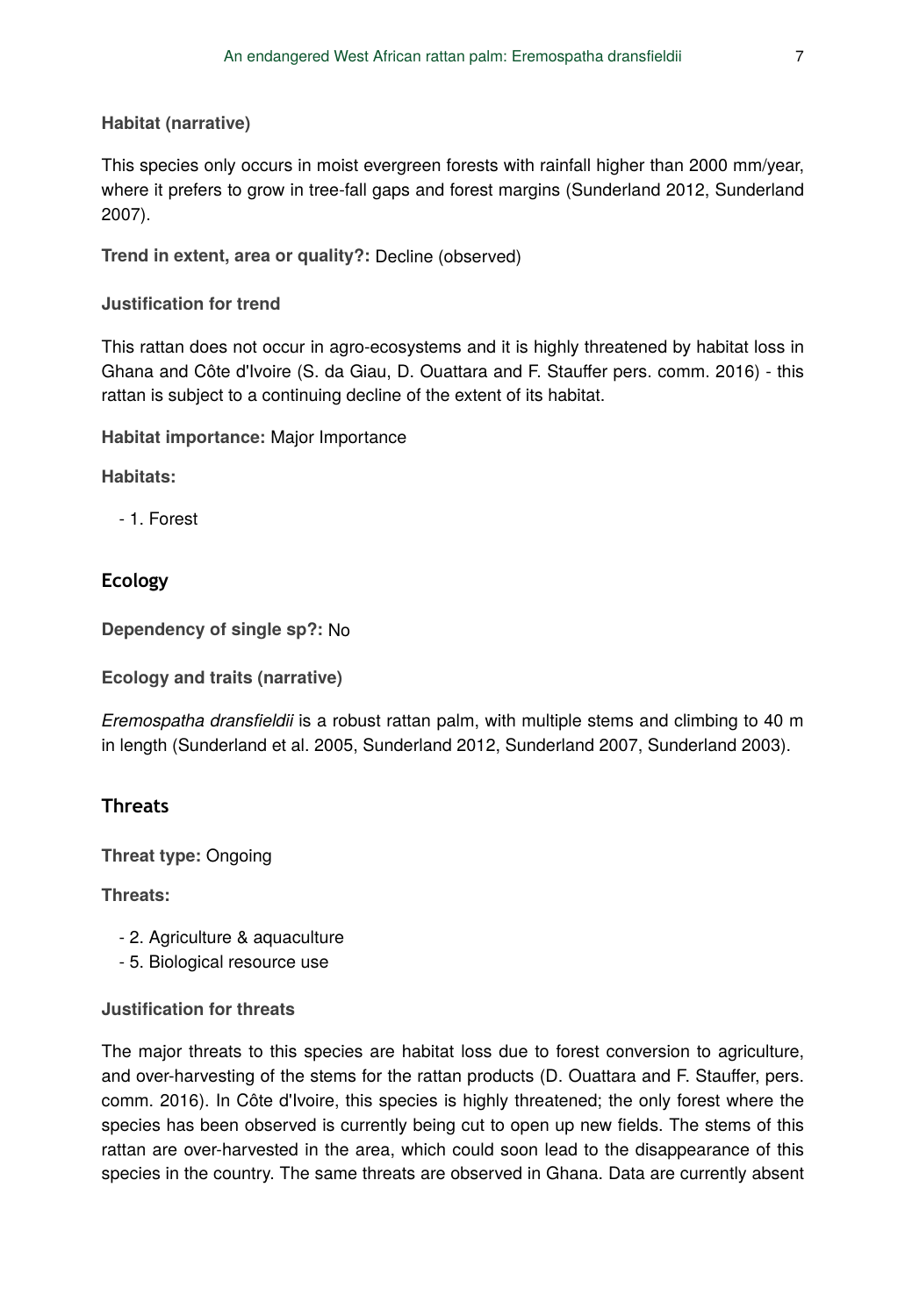regarding the threats to this species in Sierra Leone, but we infer that the species is likely to be threatened by habitat loss there too.

#### **Conservation**

**Conservation actions**

**Conservation action type:** In Place

**Conservation actions:**

- 1. Land/water protection

**Justification for conservation actions**

This rattan palm appears to be highly threatened by habitat loss and over-harvesting and it is not well represented inside protected areas.

Based on known herbarium records, this species presents a large geographic distribution (ie. its EOO is large), but its AOO is limited to just 40 km². Although this may in part be a result of botanical under-collecting, the specialized habitat of this species suggests that it only grows in moist evergreen forests with high rainfall and that it has a genuinely restricted distribution. Based on this, and the ongoing habitat loss, fragmented distribution, and overharvesting of the species, *Eremospatha dransfieldii* is assessed as Endangered based on criteron B2ab(iii), according to the IUCN Red List Categories and Criteria (ver 3.1). Indeed, the assessment is based on B2 (small AOO), a - severe fragmentation, b continuing decline in suitable habitat area.

Conservation measures are urgently needed to protect the habitat of this species and to control the unsustainable harvest of the stems. A promising solution might be the sustainable cultivation of rattans (Sunderland and Nkefor 2002) to avoid the exploitation of wild populations. The only place where the species is represented in a protected area is in the Ankasa Conservation Area in Ghana.

## **Other**

**Use type:** National **Use and trade**

**Use and trade:**

- 9. Construction or structural materials
- 11. Other household goods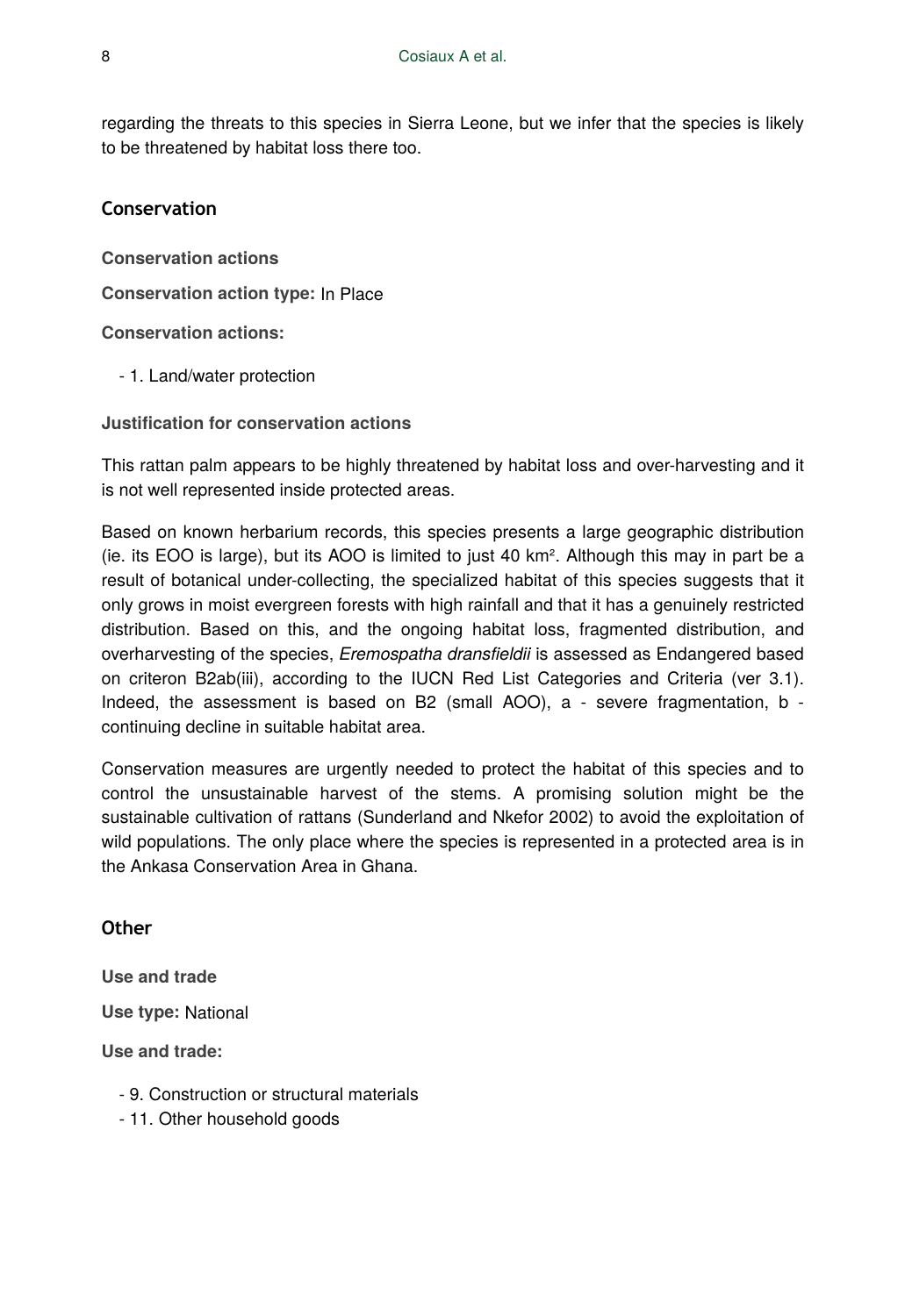**Justification for use and trade**

This rattan is traded in local markets, in Ghana and Côte d'Ivoire. The species is mainly used for furniture frames and coarse basketry (Sunderland 2007). In Ghana, most people are not able to differentiate *Eremospatha dransfieldii* from *Eremospatha macrocarpa* which are used for the same purposes. The canes are usually longitudinally split into several ribbons, which are used to attach the frames of furniture, used as ropes for thatching, for making baskets and sieves and to make traps (Ouattara et al. 2015). As with most African rattan species, there is inadequate information on the international trade, but it is likely to be negligible, although this rattan may have been among the species exported from Ghana to the United Kingdom in the period between the two World Wars (PROTA 2015, [http://](http://uses.plantnet-project.org/fr/Eremospatha_dransfieldii_(PROTA)) [uses.plantnet-project.org/fr/Eremospatha\\_drans](http://uses.plantnet-project.org/fr/Eremospatha_dransfieldii_(PROTA))fieldii\_(PROTA)).

# **Acknowledgements**

We are grateful to the office of the Chair of IUCN Species Survival Commission (SSC) which made available valuable resources via the Environment Agency of Abu Dhabi (United Arab Emirates).

# **References**

- Bachman S, Moat J, Hill AW, de Torre J, Scott B (2011) Supporting Red List threat assessments with GeoCAT: geospatial conservation assessment tool. ZooKeys 150: 117‑126. <https://doi.org/10.3897/zookeys.150.2109>
- Dauby G, Zaiss R, Blach-Overgaard A, Catarino L, Damen T, Deblauwe V, Dessin S, Dransfield J, Droissart V, Duarte MC, Engledow H, Fadeur G, Figueira R, Gereau RE, Hardy OJ, Harris D, de Heij J, Janssens SB, Klomberg Y, Ley AC, Mackinder BA, Meerts P, van de Poel J, Sonké B, Sosef MSM, Stévart T, Stoffelen P, Svenning J, Sepulchre P, van der Burgt XM, Wieringa J, Couvreur TLP (2016) RAINBIO: a megadatabase of tropical African vascular plants distributions. PhytoKeys 74: 1-18. [https://](https://doi.org/10.3897/phytokeys.74.9723) [doi.org/10.3897/phytokeys.74.9723](https://doi.org/10.3897/phytokeys.74.9723)
- Faye A, Pintaud JC, Baker WJ, Sonké B, Couvreur TLP (2014) A plastid phylogeny of the African rattans (Ancistrophyllinae, Arecaceae). Systematic Botany 39 (4): 1099‑1107.<https://doi.org/10.1600/036364414x682634>
- Faye A, Pintaud J, Baker WJ, Vigouroux Y, Sonke B, Couvreur TLP (2016) Phylogenetics and diversification history of African rattans (Calamoideae, Ancistrophyllinae). Botanical Journal of the Linnean Society 182 (2): 256-271. [https://](https://doi.org/10.1111/boj.12454) [doi.org/10.1111/boj.12454](https://doi.org/10.1111/boj.12454)
- Ouattara D, Ekpe P, Bakayoko A, Stauffer FW (2015) Ethnobotany and Conservation of Palms from Ghana. Palms 59 (2): 85‑103.
- Sunderland TCH (2003) Two new species of rattan (Palmae: Calamoideae) from the forests of West and Central Africa. Kew Bulletin 58: 987-990. [https://](https://doi.org/10.2307/4111214) [doi.org/10.2307/4111214](https://doi.org/10.2307/4111214)